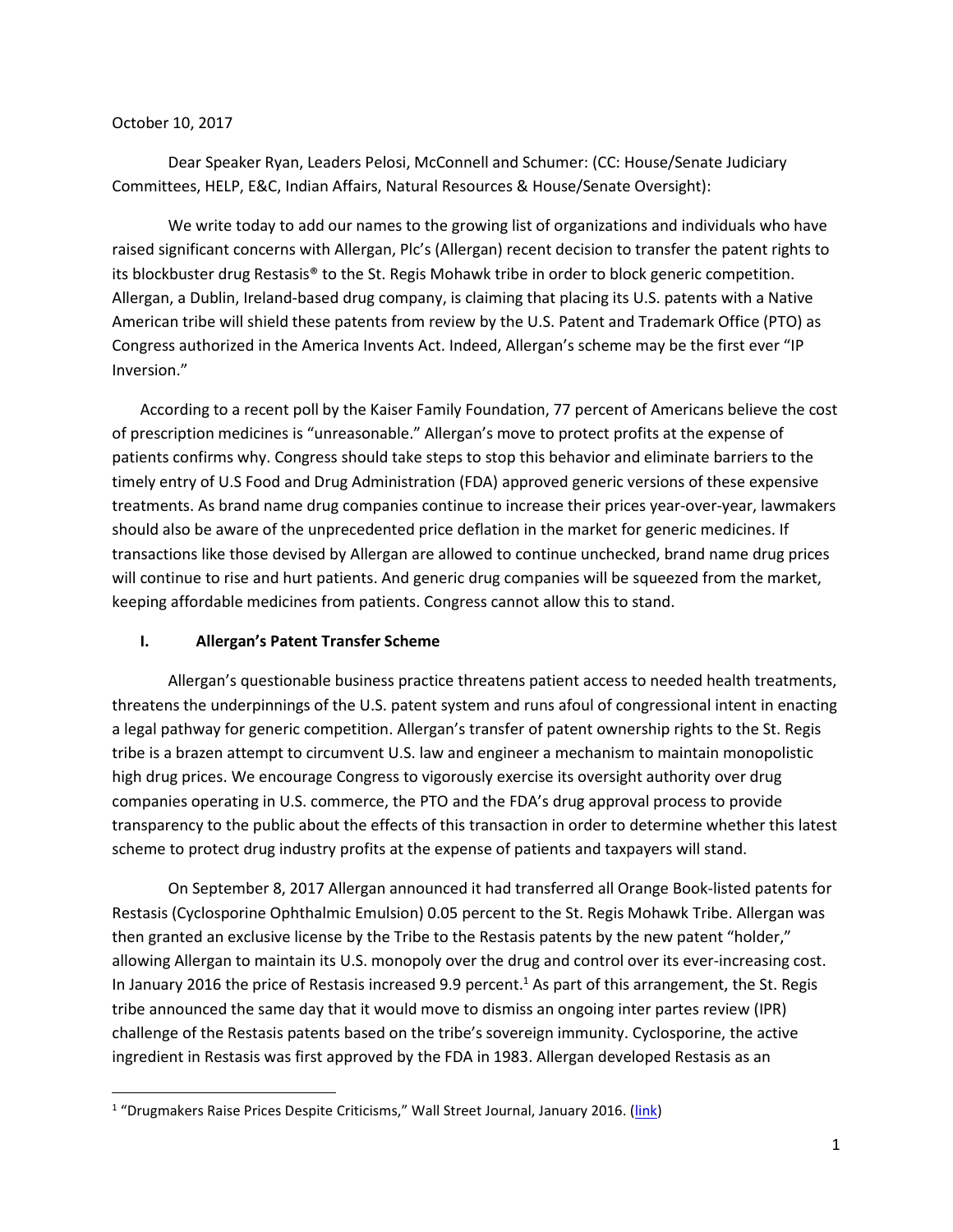ophthalmic solution and received U.S. approval for the drug in December 2002. The drug's initial patents expired in 2014, but Allergan filed four additional patents in late 2013 and early 2014 that, if left unchallenged, would expire in 2024 – well beyond the monopoly period that Congress intended or the public should support.

For Allergan, the deal with the St. Regis Mohawk Tribe, if allowed to proceed, would be a profitable one. Restasis generated \$1.4 billion in 2016 sales.<sup>2</sup> For less than 0.01 percent of the drug's annual sales, Allergan's deal could delay competition (by protecting its new patents from review) for at least six additional years. According to press reports, Allergan provided an initial payment of \$15 million to the St. Regis tribe and \$13.75 million in annual licensing fees. Every day Allergan delays competition, the company takes in over \$4 million in revenue due to the lack of generic competition. According to our calculations, Allergan will recoup this licensing fee in around four days.

## **II. Allergan's Attempt to Circumvent Review of its New Patents Under America Invents Act**

In 2011 the America Invents Act (P.L. 112-29) created the IPR process within the Patent Trial and Appeal Board (PTAB). Its intent was to create an administrative process to consider the validity of patents, quickly and cost-effectively. AIA is closely aligned with the legislative intent of the Drug Price Competition and Patent Term Restoration Act (Hatch-Waxman), and the Biologic Price Competition and Innovation Act (BPCIA): the need to increase competition in pharmaceutical markets by encouraging challenges to weak patents to expedite generic and biosimilar market entry.

IPR is an important option for the pharmaceutical industry when adjudicating patent disputes. In 2015, the brand name drug industry was unsuccessful in its efforts to invalidate the AIA for drug patents, when the industry failed to secure a pharmaceutical carve-out in the IPR process. The same year, using the law as Congress intended, several generic developers filed an IPR challenge to Allergan's four late-filed Restasis patents. Successfully challenging these patents would clear the way for the timely entry of safe, effective and more affordable generic competitors to Restasis and would thus save patients, taxpayers and health care payors billions of dollars. After two years of litigation, PTAB heard the challenge between August 28 and September 1, 2017. A decision was expected later this year; the PTAB's decision may be postponed due to the Allergan/St. Regis tribe's claim of sovereign immunity.

Allergan's decision to transfer patents to the St. Regis Mohawk Tribe and rely on the tribe's claim of sovereign immunity to remove its patents from IPR proceedings is an end-run around the AIA's IPR process that Congress established specifically to challenge questionable patents. Allergan's actions threaten to upend the very foundation of the nation's intellectual property framework. We are concerned that, if left unchallenged, this scheme sets a dangerous precedent and other brand drug companies could quickly follow suit – protecting and extending their monopolies at all costs – keeping drug prices high for patients and payors.

The actions taken by Allergan and the St. Regis tribe to ensure that patients and payors do not benefit from timely generic competition to Restasis is an alarming new example of the steps that brand

 $\overline{\phantom{a}}$ 

<sup>&</sup>lt;sup>2</sup> Alllergan plc, Annual Report (Form 10-K), at 59 (February 2017) [\(link\)](https://allergan-web-cdn-prod.azureedge.net/actavis/actavis/media/allerganinvestors/financial-information/proxy-materials/10-k.pdf)